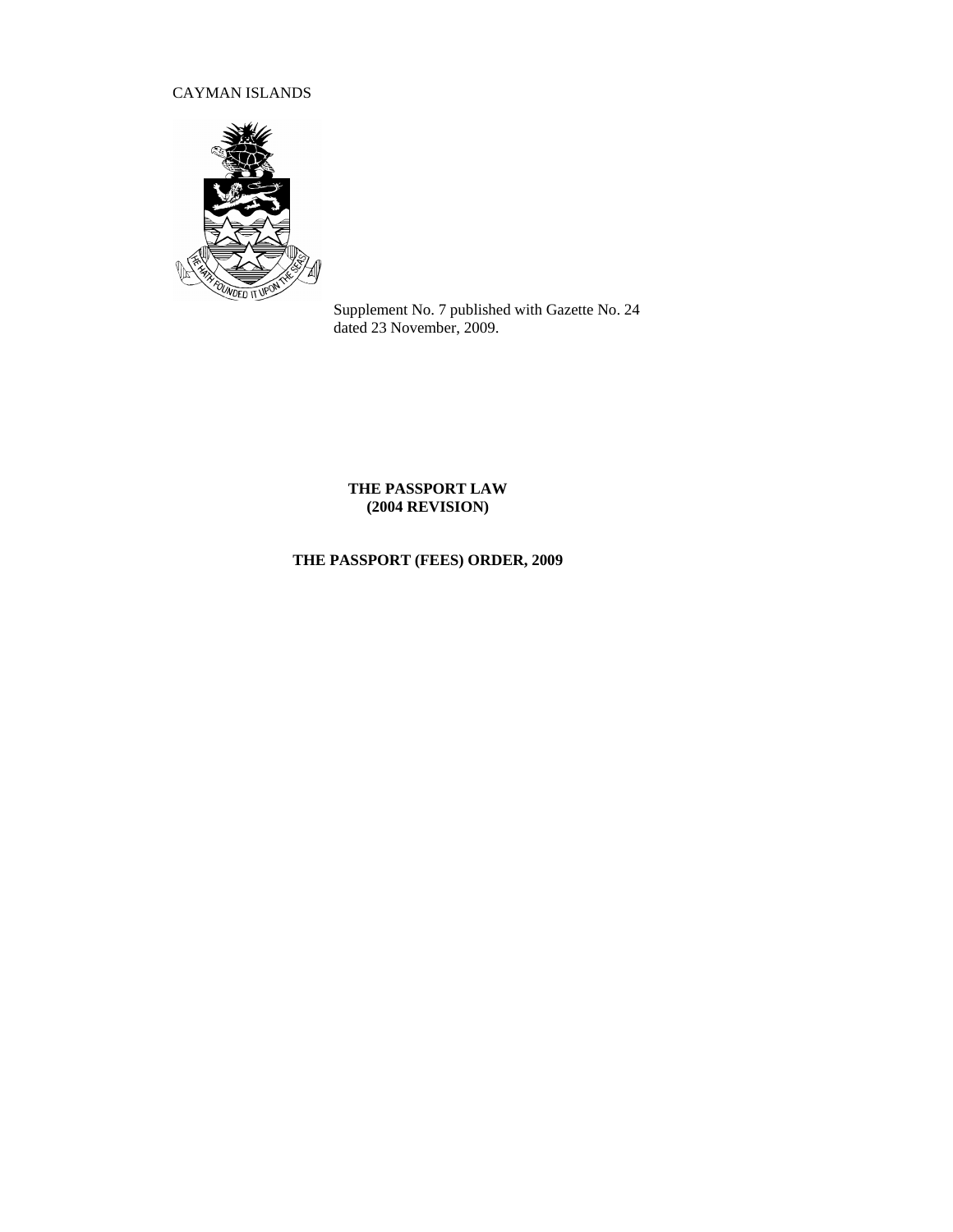*The Passport (Fees) Order, 2009* 

2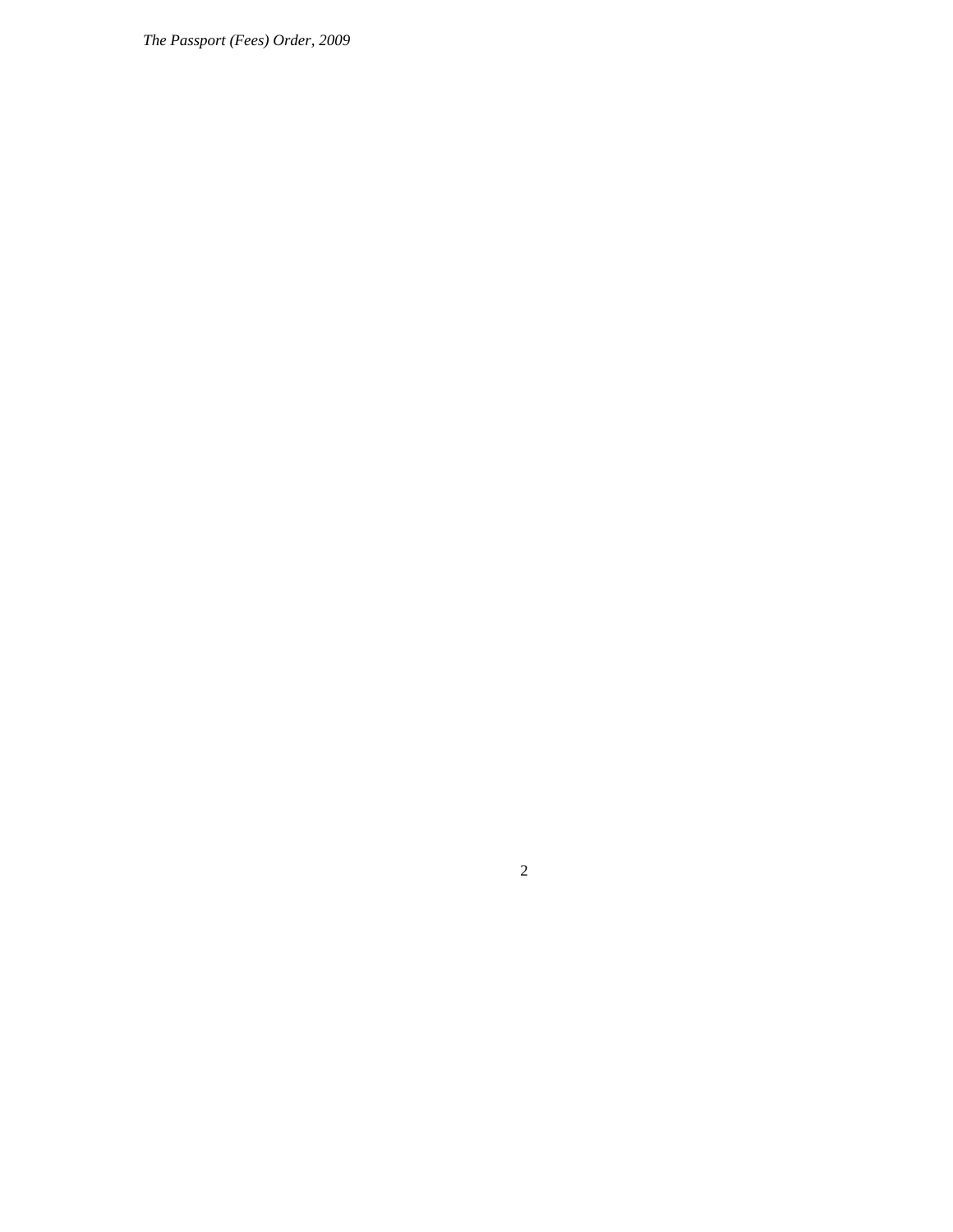Repeal and substitution of Schedule to the Passport Law (2004  $Revision) - fees$ 

#### **THE PASSPORT LAW (2004 REVISION)**

### **THE PASSPORT (FEES) ORDER, 2009**

In exercise of the powers conferred by section 5 of the Passport Law (2004 Revision), the Governor in Cabinet makes the following Order -

1. This Order may be cited as the Passport (Fees) Order, 2009. Citation

2. The Passport Law (2004 Revision) is amended by repealing the Schedule and substituting the following Schedule -

# " SCHEDULE

(Section 5)

Fees

\$

Issue or renewal of a Caymanian passport –

|                                                        | (a) | for a child                              |                                                                                        |  |  |  |  |  | 75  |
|--------------------------------------------------------|-----|------------------------------------------|----------------------------------------------------------------------------------------|--|--|--|--|--|-----|
|                                                        | (b) | for an adult                             |                                                                                        |  |  |  |  |  | 100 |
|                                                        | (c) |                                          | super express service (issue or renewal in<br>one business day or less of application) |  |  |  |  |  | 100 |
|                                                        | (d) | express service (issue or renewal in any | period between two days and one week of                                                |  |  |  |  |  |     |
|                                                        |     |                                          | application)                                                                           |  |  |  |  |  | 50  |
| The super express and the express service charge is in |     |                                          |                                                                                        |  |  |  |  |  |     |

addition to the fee set out in (a) and (b), and such services shall be by appointment only and are not available where passports have been lost, damaged or stolen.

3